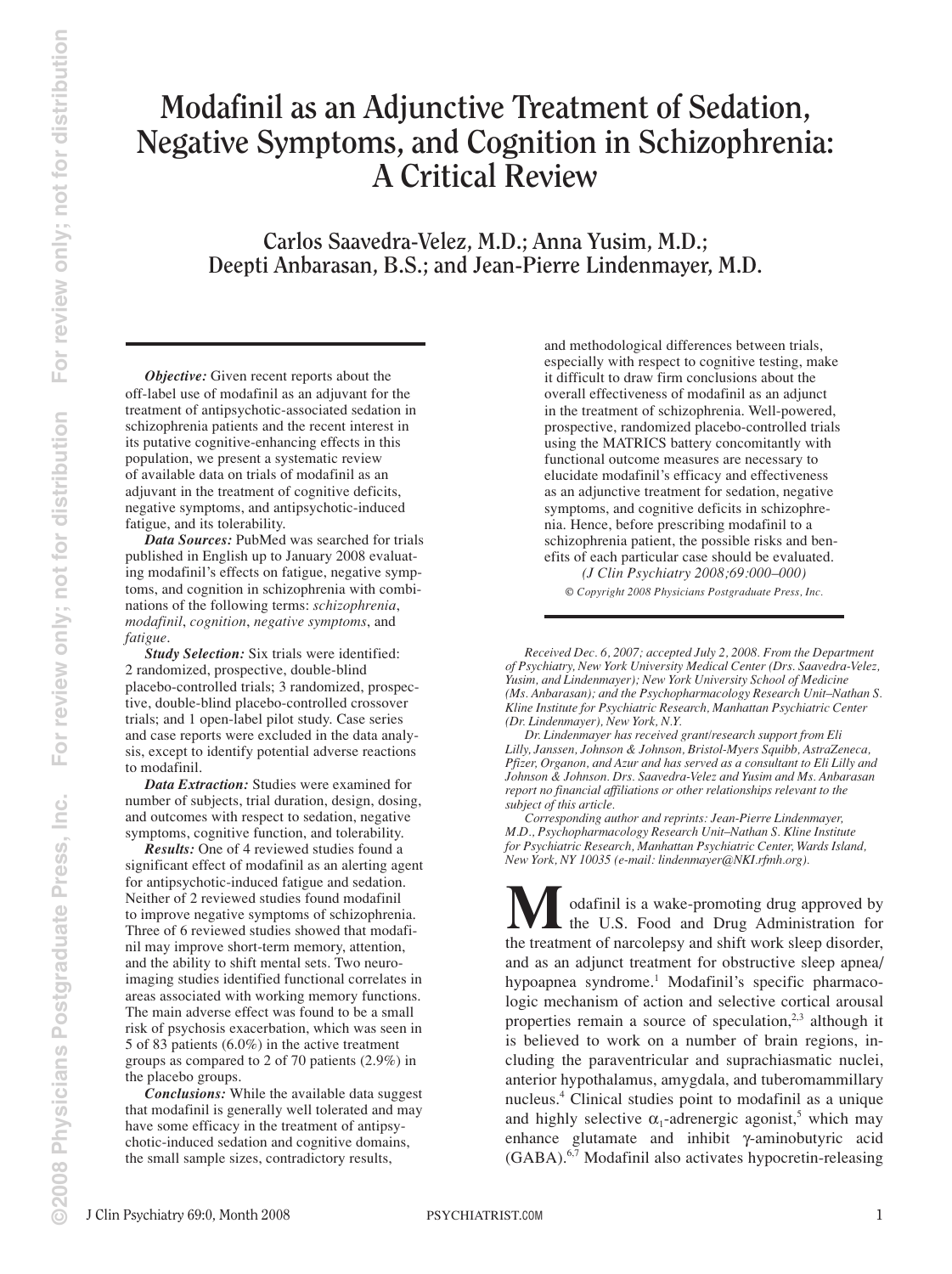neurons in the lateral hypothalamus, $\delta$  which in turn cause glutaminergic nerve firing in the hippocampal arousal circuits and histamine release in the tuberomammillary nucleus.<sup>9</sup>

Modafinil has been shown to improve fatigue and sedation in a variety of off-label conditions, including neurologic disorders, antipsychotic-induced sedation, and major depression.<sup>10–14</sup> Its stimulant-like properties suggest potential efficacy in the management of amphetamine and cocaine withdrawal symptoms, such as dysphoria, hypersomnolence, and attentional deficits.<sup>15,16</sup> While there are few systematic data available on the prevalence of the use of modafinil in the United States for the indications discussed in this article, we found that in our 340-bed psychiatric hospital, a total of 11 patients were prescribed it over a period of 6 months.

Modafinil appears to be well tolerated and has limited liability for abuse.<sup>17,18</sup> Studies in healthy volunteers, cocaine users, and attention-deficit/hyperactivity disorder (ADHD) patients have found little evidence of dependence and fewer side effects with modafinil than with placebo.19 Clinical observations of modafinil misuse in a postmarketing review concluded that the potential for large-scale abuse was limited. $20$  However, the potential for abuse is not negligible among students and athletes due to modafinil's perceived performance-enhancing effects. $21$ 

Recently, modafinil has gained attention as an off-label adjuvant for the treatment of antipsychotic-induced sedation, negative symptoms, and cognitive deficits in schizophrenia patients. The traditional stimulants, methylphenidate and amphetamines, have been previously studied in this same context.<sup>22–24</sup> Although there have been no largescale prospective studies on the use of traditional stimulants for counteracting sedation, negative symptoms, or cognitive problems in schizophrenia, several small studies have shown no significant effects on the above parameters, have shown exacerbated psychotic symptoms, and/ or have been inconclusive. A 2-week double-blind crossover study with 8 schizophrenic inpatients showed no enhanced efficacy of methylphenidate treatment on the above parameters relative to placebo for patients taking a stabilized neuroleptic dose.<sup>25</sup> Bilder et al.<sup>26</sup> previously examined the cognitive consequences and interactions of methylphenidate challenge and antipsychotic treatment in a sample of chronic schizophrenic patients. He identified an "inverse U" relationship between dopaminergic neurotransmission and oral word production, whereby intermediate levels of dopaminergic agonism correlated to maximal word production. In another study, patients infused with methylphenidate at 2 phases—acute onset of schizophrenia and after stabilization—showed an increase in redundancy errors and perseverations in the stabilized phase and increased disorganization in both phases.<sup>27</sup> In contrast to methylphenidate, amphetamines have been shown to have some reduction in negative symptoms such as apathy and lack of energy in the intermediate term, $^{28}$  as well as improvement on the Wisconsin Card Sorting Test in a group of patients previously stabilized during treatment with haloperidol.<sup>29</sup> However, the improvement in negative symptoms is often counteracted by the exacerbation of positive symptoms, such as delusions and hallucinations. In summary, the effectiveness of traditional stimulants in reducing negative symptoms, sedation, and cognitive impairment in schizophrenia is inconclusive at best. These effects cannot be generalized to modafinil, which may work through different physiologic mechanisms.

Despite modafinil's off-label use in schizophrenia patients, there are only a limited number of controlled studies examining its efficacy in treating sedation, negative symptoms, and cognitive deficits, as well as evaluating its tolerability in this population. In this article, we critically review the available data on modafinil's use as an adjuvant treatment in schizophrenia. We focus on the MATRICS (Measurement and Treatment Research to Improve Cognition in Schizophrenia) guidelines, which aim to systematize and optimize the search for an effective cognitive-enhancing agent by establishing specific standards for future studies. $30$  We also review data available on this agent's safety profile, given the theoretical risk of stimulating agents to exacerbate psychosis.

#### METHOD

PubMed was searched for trials published in English up to January 2008 studying modafinil's effects on fatigue, negative symptoms, and cognition in schizophrenia patients with a combination of the following terms: *schizophrenia*, *modafinil*, *cognition*, *negative symptoms*, and *fatigue*. Six trials were identified: 2 randomized, prospective, double-blind placebo-controlled trials; 3 randomized, prospective, double-blind, placebo-controlled crossover trials; and 1 open-label pilot study (Table 1). Case series and case reports were excluded in the data analysis, except to identify potential adverse reactions to modafinil. Studies were examined for number of subjects, length of trial, design, modafinil dosing, and outcomes with a focus on sedation, cognitive functioning, negative symptoms, and adverse effects. Methodological limitations of the studies are discussed.

# RESULTS

#### Sedation

Sedation is a common and uncomfortable side effect of many antipsychotic medications. Sedation has been found to be the second most frequently reported adverse event associated with antipsychotic use contributing to negative perceptions, poor outcomes, and medication noncompliance.<sup>37</sup> In the inpatient setting, antipsychotic-induced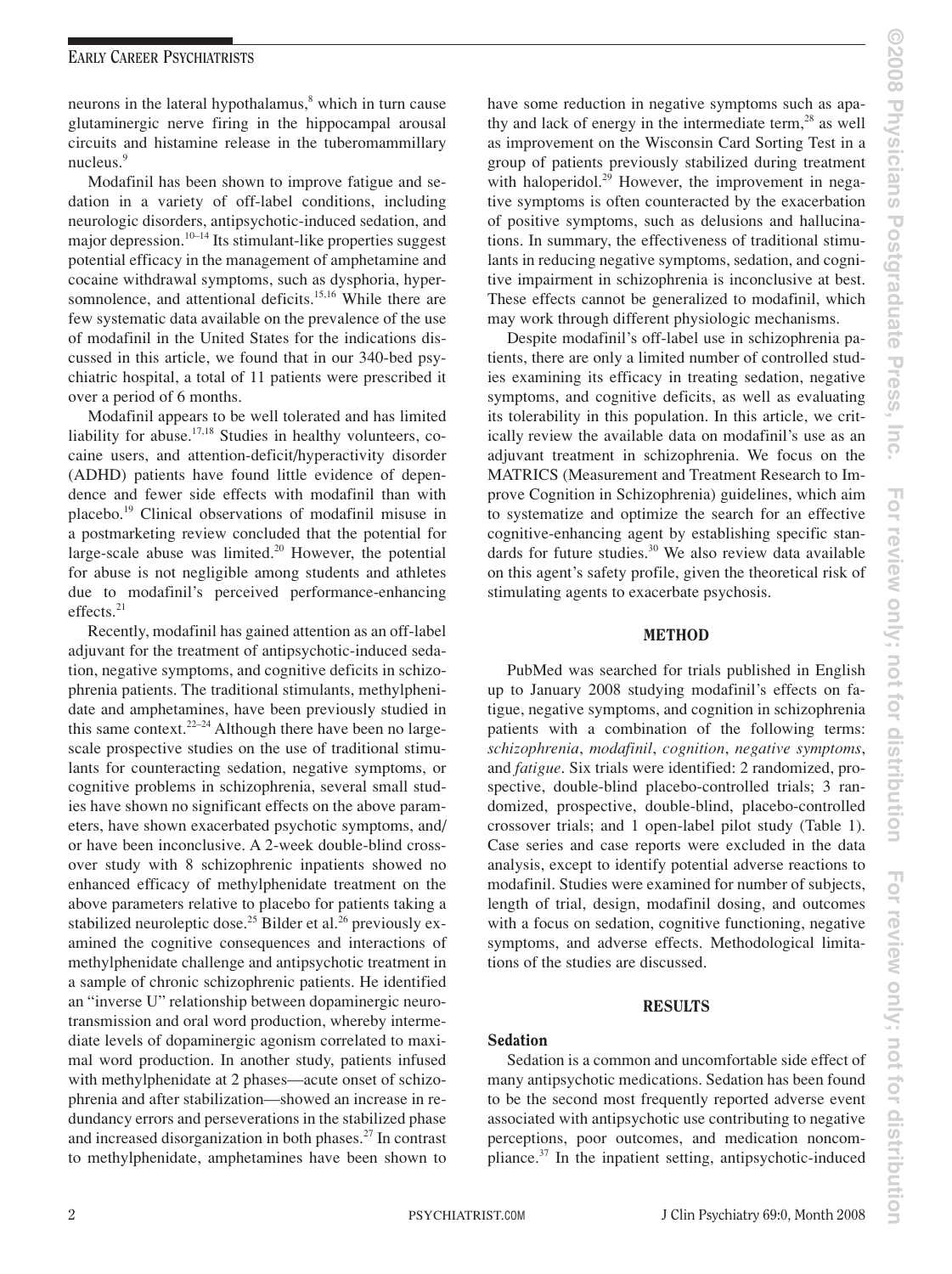©2008 Physicians Postgraduate Press, Inc. For review only; not for distribution For review only; not for distribution 2008 Physicians Postgraduate Press, Inc. For review only; not for distribution For review only; not for distribution

**EARLY CAREER PSYCHIATRISTS**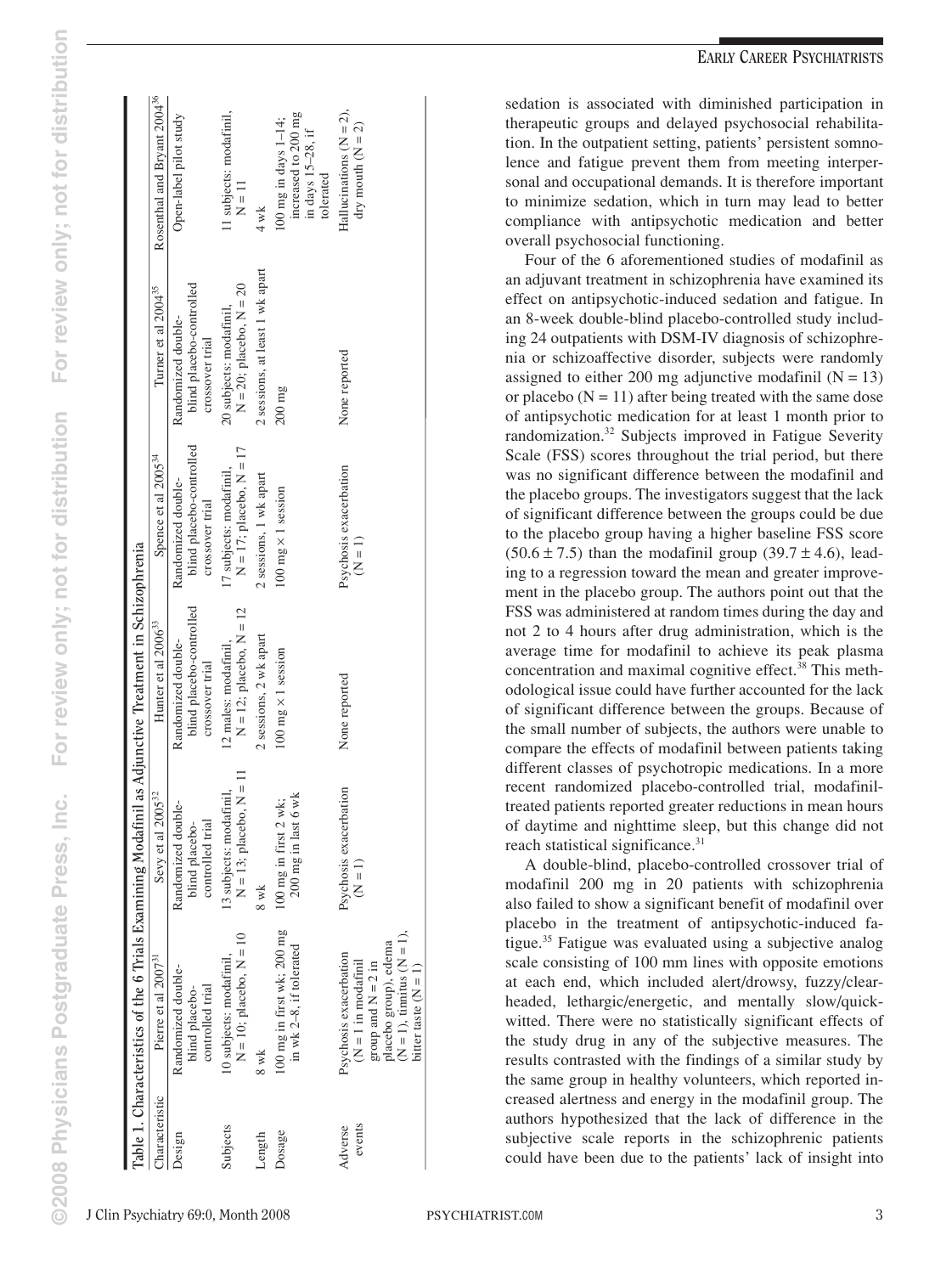their changing mood, insufficient modafinil dose, and/or short study duration.

The only study to find a significant effect of modafinil on fatigue was a 4-week open-label pilot study with 11 schizophrenia subjects. $36$  This study compared the patients' FSS score at baseline with their scores at weeks 1 through 4 after they received up to 200 mg of modafinil. There was a significant change in FSS scores at week 3, which coincided with the increase of the modafinil dose from 100 mg to 200 mg in 7 of the patients. The authors suggest that the lack of change in fatigue at the end of the first 2 weeks could have been due to the low dose, while the lack of change at week 4 could have been due to the emergence of tolerance to the medication. The open-label nature of the study makes it difficult to draw definitive conclusions about the results because the patients' subjective reports of fatigue may have been influenced by their knowing the medication they were taking. Given the methodological issues inherent in the above studies, it is difficult to come to a conclusion about how effective modafinil is in the treatment of antipsychotic-induced sedation on the basis of the current data. From these reports, the effects of modafinil on sedation are inconclusive.

## Negative Symptoms

Negative symptoms of schizophrenia refer to reductions in psychological, emotional, and cognitive functioning. They consist of affective flattening (and consequent loss of facial expression, eye contact, expressive gestures, and/or vocal intonations), alogia (impoverished thinking or speech), and avolition (loss of motivation, diminished drive, and apathy). Negative symptoms are a core feature of schizophrenia, and even though they may overlap with neurocognitive deficits, they are considered as separate components of the illness as per the National Institute of Mental Health–MATRICS consensus statement.<sup>39</sup> The relationship of negative symptoms to neurocognitive deficits in schizophrenia varies depending on the domain of cognitive impairment. Negative symptoms have face validity as treatment targets as they represent loss of normal function. Despite the substantial morbidity associated with negative symptoms, there is no effective treatment for these symptoms as atypical antipsychotics have recently been shown not to be as effective for negative symptoms as initially expected. $40$  Since the negative symptoms of schizophrenia may be related to dopaminergic hypofunction in the prefrontal cortex,  $41,42$  drugs that increase dopaminergic activity should theoretically decrease negative symptoms. Thus, focus has turned to other agents, such as modafinil, in hopes of improved efficacy.

A recent randomized double-blind placebo-controlled trial measured Scale for the Assessment of Negative Symptoms (SANS) scores at baseline and at 8 weeks for patients taking either modafinil  $(N = 10)$  or placebo

 $(N = 10).$ <sup>31</sup> Both total SANS and SANS subscale scores improved modestly in both groups, but there was no significant difference between groups, which is similar to the results of another 8-week randomized double-blind placebo-controlled trial that also used the SANS to look at the effect of modafinil on negative symptoms. $32$  To date, none of the studies examining modafinil's effect on negative symptoms in schizophrenia have yielded statistically significant results.

Given a certain degree of overlap between depressive symptoms and negative symptoms of schizophrenia, the efficacy of modafinil for the treatment of depression is of particular interest. A 6-week placebo-controlled study of 118 patients with major depressive disorder showed short-term but not long-term improvements in fatigue and daytime sleepiness in the modafinil group relative to placebo.43 In contrast, a multicenter placebo controlled clinical trial evaluating the use of modafinil as an adjunctive therapy for depression in partial selective serotonin reuptake inhibitor responders showed no significant difference in fatigue, sleepiness, or depression, but did show a significant benefit on the Clinical Global Impressions-Improvement (CGI-I) scale. In addition, a 6-week placebo-controlled trial in depressed patients diagnosed with bipolar disorder, showed significantly greater response and remission rates with modafinil augmentation as compared to placebo by week 2 until study endpoint.<sup>44</sup> It appears, then, that modafinil may have a role as an augmentation agent in unipolar and bipolar depression, but no demonstrated effects on negative symptoms in patients with schizophrenia.

## Cognition

Clinical studies have highlighted the importance of cognitive dysfunction as another core psychopathologic feature in schizophrenia, and not simply a consequence of positive and/or negative symptoms or the side effects of antipsychotic medication.<sup>45–47</sup> Cognitive impairment associated with schizophrenia is the main predictor of social, vocational, and health-related functional outcomes.30,32,37,38 Atypical antipsychotics are not as efficacious in the treatment of cognitive symptoms as previously thought.<sup>48</sup> Despite adequate trials with various atypical antipsychotics, patients continue to show marked cognitive deficits.<sup>49</sup> Since cognitive functions are better indicators of functional outcome in schizophrenia than either positive or negative symptoms, interest has also focused on modafinil's putative utility as a cognitive enhancing agent in this patient population.

Improvements in cognition have been observed in healthy volunteers after taking modafinil at a dose of 100 to  $200 \text{ mg}^{19}$  and in ADHD patients after taking a dose of 200 mg.<sup>20</sup> In an open-label study, schizophrenia patients had a significant increase in their scores on the letter-number sequencing subtest of the Wechsler Adult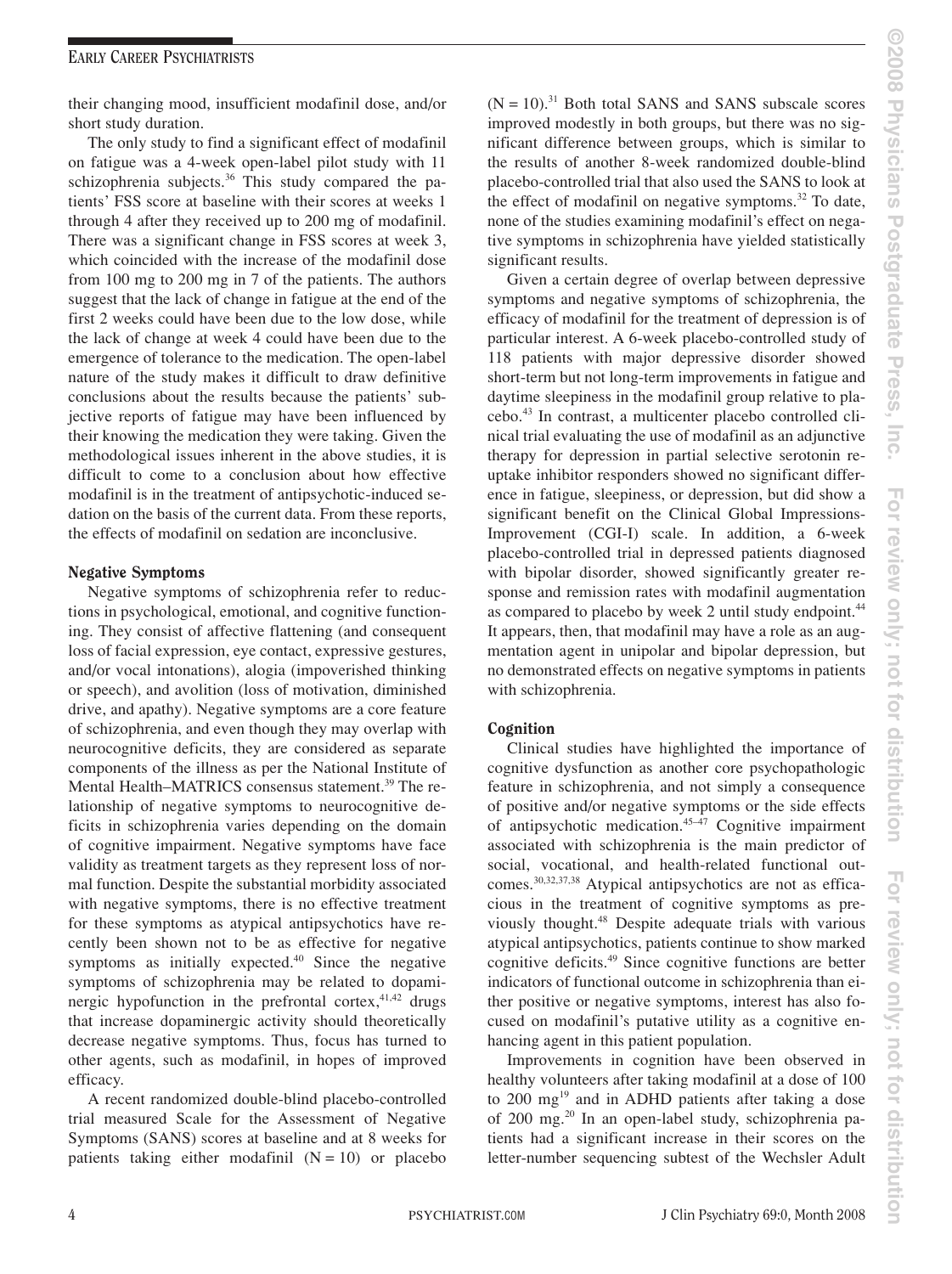100 mg to 200 mg of modafinil at week 4 of treatment.<sup>36</sup> In a double-blind randomized placebo-controlled crossover study, Turner et al. $35$  found that schizophrenia patients who took modafinil 200 mg 2 hours before cognitive testing performed better in forward and backward trials of the digit span test and in the 3 dimensional attention set shifting task (Intra-Dimensional Extra-Dimensional [IDED]). Specifically, they demonstrated improved completion of the extra-dimensional shift task and made fewer errors in the intra-dimensional reversal stage. Interestingly, no improvement was seen in this task when using the same dose functions.

**Example 11**<br>
<br>
Altingence: Scale-Third Edition during treatment with<br>
10 (10 mg to 200 mg of modalinil at week 4 of treatment.<sup>32</sup> In<br>
110 mg to 200 mg of modalinil at week 4 of treatment.<sup>32</sup> In<br>
110 mg to 200 mg of mod in healthy volunteers<sup>19</sup> and ADHD patients.<sup>20</sup> Schizophrenia patients did not perform better on the stop-signal task during treatment with modafinil 200 mg, while healthy volunteers showed improvement on this task at the same dose, supporting the idea that the drug has different effects depending on the brain's specific neurochemical and functional characteristics. Schizophrenia patients taking modafinil also required fewer attempts to achieve the right answer in the "One-Touch" Tower of London spatial planning task, which consists of planning a sequence of moves to achieve a specific arrangement of colored balls without moving the balls. This difference in performance showed a trend toward significance, which was related to an increase in latency performing the task, which itself was significant. Some of the beneficial effects of modafinil seem to be based on increasing the amount of time that patients take to react to a given task, thereby allowing them to more adequately process all the information needed to meet the task's demands. Taken together, these results suggest that modafinil appears to have some beneficial effects on short-term memory, attention, and the ability to shift mental sets in patients with schizophrenia.

The mechanism for modafinil's putative cognitive enhancing effect is unclear. In a neuroimaging study of brain activation during a working memory task, 10 of 17 patients taking modafinil 100 mg showed increased activation of the anterior cingulate gyrus as compared to patients not taking modafinil.<sup>34</sup> Of the 10 patients with increased activation, only 6 showed improved performance in the working memory task. Six of the original 17 patients showed a decrease in signal in the anterior cingulated cortex associated with modafinil, which in turn was associated with impaired performance. In this study, modafinil was significantly related to an increase in anterior cingulated gyrus activation (10 of 17 patients), but not to an improvement in performance in the working memory task (6 of 10 patients). Of note, the dose of modafinil utilized in this study was only 100 mg, which was less than the 200 mg used in the Pierre et al.,  $31$  Sevy et al.,  $32$  and Turner et al.<sup>35</sup> randomized placebo-controlled trials. The heterogeneous response of subjects to modafinil again suggests that modafinil has different effects depending on the brain's unique biological properties, accounting for improved performance in cognitive tasks in some patients but not others. In another imaging study of schizophrenia patients, modafinil 100 mg increased dorsolateral prefrontal cortex activation during purposeful modulation of motor activity in time (a cognitive task), which correlated with improved task performance in patients whose prefrontal function was impaired at baseline.<sup>33</sup> Modafinil may therefore increase brain activation in brain areas generally thought to be associated with working memory

Despite these promising findings, 3 studies have shown no effect of modafinil on cognition in schizophrenia patients. Sevy et al., $32$  who examined the effects of modafinil 200 mg on attention, working memory, executive functioning, immediate recall, and delayed recall, found no significant differences between the modafinil group and placebo. However, patients in this study were not consistently tested 2–4 hours after receiving the drug, which is the average time for modafinil to achieve its peak plasma concentration and when maximal cognitive effects are expected. In a recent study looking at the use of modafinil 200 mg for the treatment of negative symptoms in schizophrenia, the investigators also examined secondary outcome measures of performance on the California Verbal Learning Test (CVLT), Degraded Stimulus-Continuous Performance Test (DS-CPT), and Trail Making Test B.<sup>31</sup> They found no significant differences between the control and treatment group, although they did find significant clinical global improvement at the study endpoint in the modafinil group. The challenge with interpreting these discrepant results is that the studies focused on different aspects of cognition and only overlapped in their measures of attention and working memory. Four studies evaluated working memory and 3 included attention. In addition, different measures were used when assessing the same areas of cognition, resulting in a lack of outcome measures consistency.

The effect sizes of the effects of modafinil on cognitive functions have ranged from 0.27 (Digit Span backward) to 0.55 for the 3 dimensional attention set shifting task (IDED). This compares favorably to effect sizes found in treatment trials with atypical antipsychotics. The heterogeneity of cognitive measures has been addressed by the MATRICS initiative, which advocates for the consistent use of a well-accepted and validated test battery that covers 5 domains of cognitive deficits commonly found in patients with schizophrenia (Table 2). Thus, future trials examining the effects of modafinil on cognition should use the MATRICS guidelines to achieve consistency and elucidate its specific pattern of cognitive and functional effects.

#### **Tolerability**

Given modafinil's stimulating properties and the theoretical risk of psychosis exacerbation in schizophrenia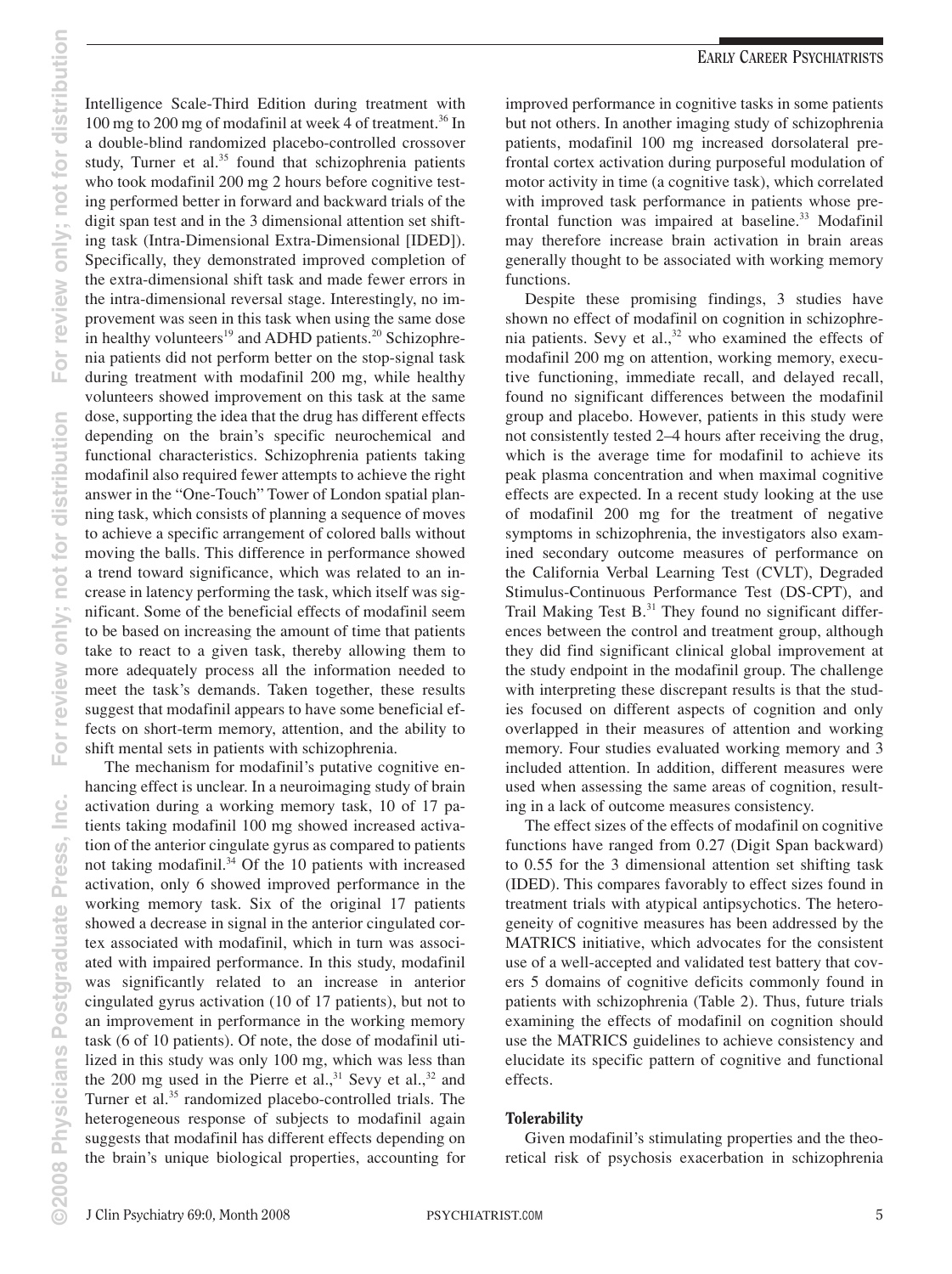| Cognitive Function               | <b>MATRICS</b>                                                                                                                                                                                                                                                                                                                                                                                                                                                                                                                                      | Pierre et al <sup>31</sup>    | Sevy et $al^{32}$                                                                                         | Hunter et $al^{33}$ | Spence et $al34$                                | Turner et $al35$                      | Rosenthal<br>and Bryant <sup>36</sup> |
|----------------------------------|-----------------------------------------------------------------------------------------------------------------------------------------------------------------------------------------------------------------------------------------------------------------------------------------------------------------------------------------------------------------------------------------------------------------------------------------------------------------------------------------------------------------------------------------------------|-------------------------------|-----------------------------------------------------------------------------------------------------------|---------------------|-------------------------------------------------|---------------------------------------|---------------------------------------|
| Speed of processing              | 1. Category fluency<br>2. BACS<br>symbol-coding<br>3. Trail Making<br>Test A                                                                                                                                                                                                                                                                                                                                                                                                                                                                        | <b>Trail Making</b><br>Test B |                                                                                                           |                     |                                                 |                                       |                                       |
| Attention/vigilance              | CPT-IP                                                                                                                                                                                                                                                                                                                                                                                                                                                                                                                                              | DS-CPT                        | 1. Vigilance: CPT-IP<br>2. Concentration:<br>Letter Number<br>Span                                        |                     |                                                 | <b>IDED</b>                           | WAIS-III-<br><b>LNS</b>               |
| Working memory                   | 1. Verbal: University<br>of Maryland-<br>Letter Number<br>Span<br>2. Nonverbal:<br>WMS-III spatial<br>span                                                                                                                                                                                                                                                                                                                                                                                                                                          |                               | 1. Spatial:<br>Occulomotor<br>Delayed<br>Response test<br>2. Nonverbal:<br>DelayedMatch<br>to Sample Task |                     | "The 2-back"<br>standard working<br>memory task | 1. SWM task<br>2. SSP task<br>3. NTOL | WAIS-III-<br><b>LNS</b>               |
| Verbal learning                  | HVLT-Revised                                                                                                                                                                                                                                                                                                                                                                                                                                                                                                                                        | <b>CVLT</b>                   |                                                                                                           |                     |                                                 |                                       |                                       |
| Visual learning                  | <b>BVMT-Revised</b>                                                                                                                                                                                                                                                                                                                                                                                                                                                                                                                                 |                               |                                                                                                           |                     |                                                 |                                       |                                       |
| Reasoning and<br>problem solving | NAB-mazes                                                                                                                                                                                                                                                                                                                                                                                                                                                                                                                                           |                               |                                                                                                           |                     |                                                 |                                       |                                       |
| Social cognition                 | MSCEIT-managing<br>emotions                                                                                                                                                                                                                                                                                                                                                                                                                                                                                                                         |                               |                                                                                                           |                     |                                                 |                                       |                                       |
| Executive<br>functioning         |                                                                                                                                                                                                                                                                                                                                                                                                                                                                                                                                                     |                               |                                                                                                           | <b>SAINT</b> task   |                                                 | <b>COWAT</b>                          |                                       |
|                                  | Abbreviations: BACS = Brief Assessment of Cognition; BVMT = Brief Visuospatial Memory Test; COWAT = Controlled Oral Word Association<br>Test; CPT-IP = Continuous Performance Test, Identical Pairs version; CVLT = California Verbal Learning Test; DS-CPT = Degraded Stimulus-<br>Continuous Performance Test; HVLT = Hopkins Verbal Learning Test; IDED = Intra-Dimensional/Extra-Dimensional; MATRICS = Measurement<br>and Treatment Research to Improve Cognition in Schizophrenia: MSCEIT = Mayer-Salovey-Caruso Emotional Intelligence Test: |                               |                                                                                                           |                     |                                                 |                                       |                                       |

#### **Table 2. Cognitive Tests in the MATRICS Battery Compared to Those Used in the Trials of Modafinil as Adjunctive Treatment in Schizophrenia**

and Treatment Research to Improve Cognition in Schizophrenia; MSCEIT = Mayer-Salovey-Caruso Emotional Intelligence Test; NAB = Neuropsychological Assessment Battery; NTOL = "One-Touch" Tower of London spatial planning task; SAINT = Sheffield Activity IN Time; SSP = Spatial Span; SWM = Spatial Working Memory; WAIS-III-LNS = Wechsler Adult Intelligence Scale, Third Edition-letter number sequencing subtest; WMS-III = Wechsler Memory Test III.

patients, it is important to evaluate the incidence of adverse events in this patient population. In 4 of the 6 studies reviewed, there were reports of psychosis exacerbation in 1 or more of the subjects. In the Sevy et al.<sup>32</sup> trial, 1 patient had worsening psychosis and hallucinations during the first week of treatment with modafinil 100 mg. In the Pierre et al. $31$  trial, 3 patients had psychotic exacerbations, 2 of whom were in the placebo group and 1 of whom was in the modafinil group (at an unspecified dose between 100 and 200 mg), leading to their discontinuation. In the Rosenthal and Bryant study,  $36\frac{1}{1}$  patient taking modafinil 100 mg left the open-label trial because of worsening of auditory hallucinations that progressed from moderate to severe. The investigators attributed the exacerbation of hallucinations to inadequate antipsychotic treatment, but the contribution of modafinil cannot be ruled out. Another patient in this study also reported worsening hallucinations but did not leave the study. In the neuroimaging trial by Spence et al.<sup>34</sup> 1 patient who received modafinil 100 mg left the study 4 days after the first scanning session because of an acute psychosis exacerbation. In the same study, 3 of the starting 24 subjects dropped out during the first 2 weeks due to loss of contact  $(N = 1, \text{ modal}$  group), incarceration  $(N = 1, \text{modal}$ 

group) and choice of another treatment  $(N = 1,$  placebo group). In the 6 studies cited in this review, 5 of the 83 patients (6.0%) in the modafinil groups reported psychotic exacerbations as compared to 2 of the 70 patients (2.9%) in the placebo groups, suggesting that modafinil may indeed exacerbate psychosis in select patients.

Individual case studies were reviewed to identify documented reports of adverse events following the use of modafinil. During premarketing trials conducted by the manufacturer of modafinil, there was 1 reported case of a healthy male volunteer developing psychotic symptoms after taking multiple doses of modafinil  $600 \text{ mg}$ .<sup>50</sup> Mariani and  $\text{Hart}^{51}$  describe one incident of modafinil precipitating psychosis in a patient with no known history of psychiatric disorders in the setting of sleep disruptions meant to simulate shift-work schedules. The authors noted that the risk of modafinil precipitating psychosis may be increased in individuals who are subjected to sleep disruptions and stress such as that caused by abrupt changes in work schedules.<sup>51</sup> Narendran et al.<sup>52</sup> described a case of exacerbated psychosis in a patient with undifferentiated schizophrenia who was treated with modafinil for clozapine-related sedation. This case led the authors to speculate that modafinil's mechanism of inhibiting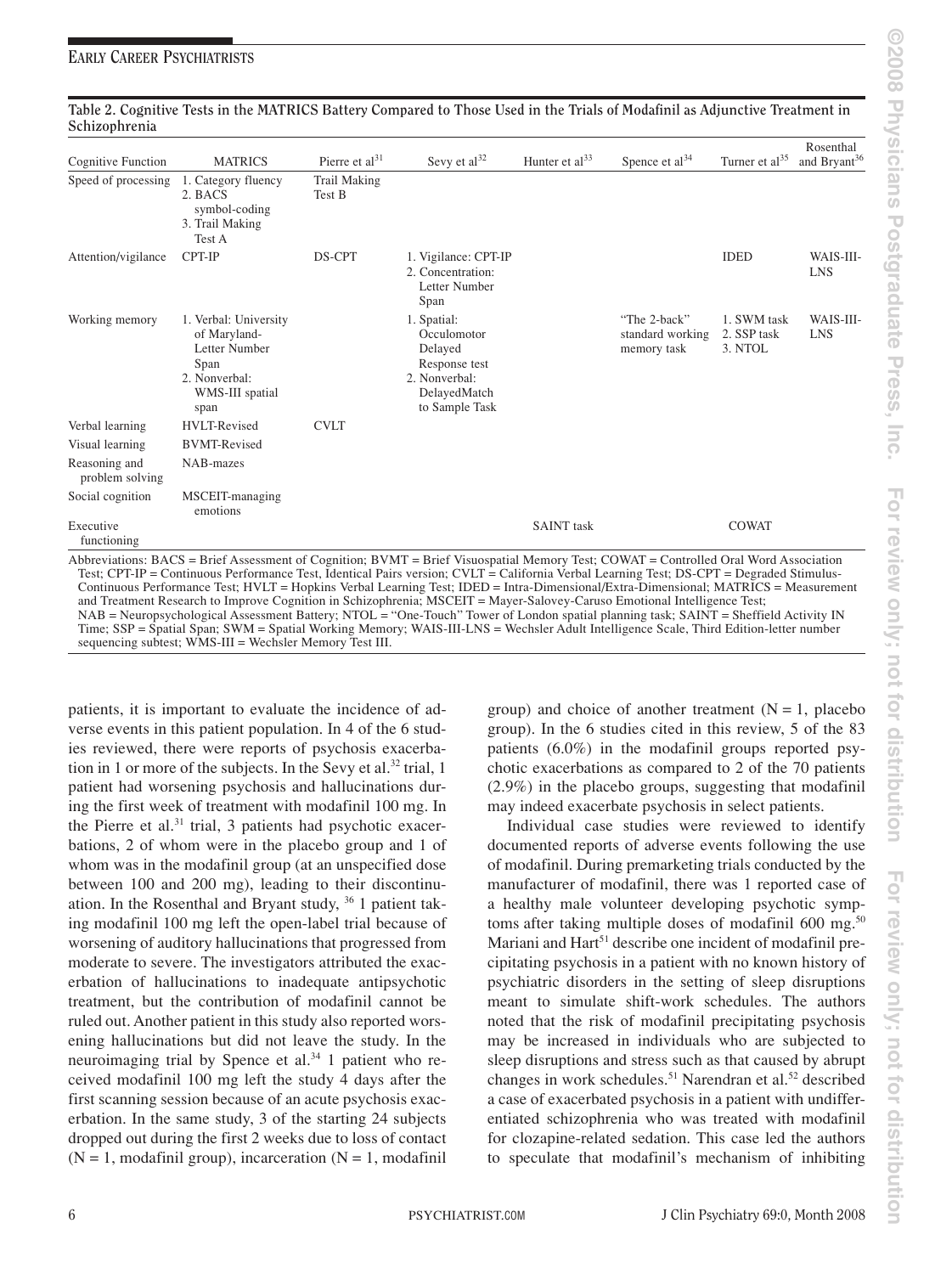GABAergic inhibition associated with N-methyl-Daspartate glutamate receptor hypofunction in schizophrenia. Modafinil has also been implicated in the induction of mania.53–55 Given the small number of subjects in these reports and the fact that the greater majority of patients tolerated modafinil well, studies with larger sample sizes are needed to further elucidate modafinil's tolerability and adverse effect profile.

#### **CONCLUSION**

Systematic reviews aim to summarize large amounts of information in a critical and transparent manner. Synthesizing data using meta-analytic techniques increases power to identify differences in effects, and combining data from several studies increases the accuracy of estimates. Because of the limitations discussed above, in particular the difference in outcome measures between the studies, no meta-analyses could be performed and the results from each study stand alone.

One of the 4 reviewed studies found a significant effect of modafinil as an alerting agent for antipsychoticinduced fatigue and sedation. Neither of the 2 reviewed studies found modafinil to improve negative symptoms of schizophrenia. Three of the 6 reviewed studies showed that modafinil may have some clinically-relevant effects in improving short-term memory, attention, and the ability to shift mental sets. Two neuroimaging studies identified functional changes in areas associated with working memory functions. The main adverse effect was found to be a small risk of psychosis exacerbation, which was seen in 5 of 83 patients (6.0%) in the active treatment groups as compared to 2 of 70 patients (2.9%) in the placebo groups.

**Example 10**<br> **Example 10**<br> **Example 10**<br> **Example 10**<br> **Example 10**<br> **Example 10**<br> **Example 10**<br> **Example 10**<br> **Example 10**<br> **Example 10**<br> **Example 10**<br> **Example 10**<br> **Example 10**<br> **Example 10**<br> **Example 10**<br> **Example 10** Methodological limitations of the 6 studies reviewed here include small sample sizes, differences in subjects (one group may have been more impaired than the other, as was the case in the Turner et al. $35$  study), short trial duration (the longest studies were 8 weeks long), variable dosing between trials, lack of accounting for effects of other medications on modafinil efficacy, and the use of different outcome measures, particularly with respect to cognition. The only trial to show efficacy in the treatment of antipsychotic-induced sedation was the open-label trial by Bryant and Rosenthal.<sup>36</sup> The open-label nature of the study makes it difficult to draw definitive conclusions about the results. In the Sevy et al. $32$  trial, which showed no significant improvements in fatigue with modafinil relative to placebo, the authors suggested that the timing of the test relative to dose or the duration of modafinil action may have been responsible for the negative result. This may indeed be the case, but if improvements in cognition or sedation are only seen at peak drug levels, modafinil's effects on these measures may be short lived

and therefore not clinically meaningful. Rosenthal and Bryant,<sup>36</sup> whose study showed fatigue reduction with modafinil (relative to placebo) at 3 hours but not at 2 hours or 4 hours, suggest that the lack of improvement in fatigue at the end of the first 2 weeks may have been due to the low dose (100 mg vs. 200 mg), while the lack of change at week 4 may have been due to the emergence of tolerance to the medication. These findings again bring the clinical utility of modafinil into question. If effects of modafinil are only seen at peak drug levels or before tolerance develops, they will not be useful to patients in the longer term.

Since this review focuses on modafinil's adjunctive efficacy in schizophrenia treatment, it would be important to know how modafinil interacts with different types of antipsychotics. This information was not available in some of the reports, and, when available, the numbers were too small (active groups ranged from 10 to a maximum of 20 subjects) to conduct a meaningful statistical analysis. It would be equally important to review the subjects' polypharmacy regimens of non–antipsychotic medications that could further cause sedation or cognitive dulling (e.g., benzodiazepines, anticholinergics). This information would enable us to discern the extent to which modafinil's effect is attributable to the drug itself or the confounding effects of drug cocktails of variable sedative potency.

While the available data suggest good tolerability and a possible effect on sedation and cognitive domains, the small sample sizes and methodological limitations make it difficult to draw conclusions about the overall effectiveness of modafinil as an adjunct in the treatment of schizophrenia. To date, there are only a few controlled, double-blind trials examining the use of modafinil as an adjunctive treatment for antipsychotic-induced sedation/ fatigue, negative symptoms, and cognitive dysfunction in schizophrenia patients. The study of modafinil as an adjunctive treatment for cognitive deficits in schizophrenia would benefit from using the MATRICS guidelines to achieve more consistency in methodology and in outcome measures. Such a clinical trial is presently underway.<sup>56</sup> Until the results of these studies are available, clinicians should carefully evaluate the benefits and risks of using modafinil for sedation and cognitive dysfunction in schizophrenia and closely monitor patients who are treated with this compound.

*Drug names:* clozapine (FazaClo, Clozaril, and others), haloperidol (Haldol and others), methylphenidate (Concerta, Ritalin, and others), modafinil (Provigil).

#### **REFERENCES**

- 1. Ballon JS, Feifel D. A systematic review of modafinil: potential clinical uses and mechanisms of action. J Clin Psychiatry 2006 Apr;67(4): 554–566
- 2. Madras BK, Xie Z, Lin Z. Modafinil occupies dopamine and norepin-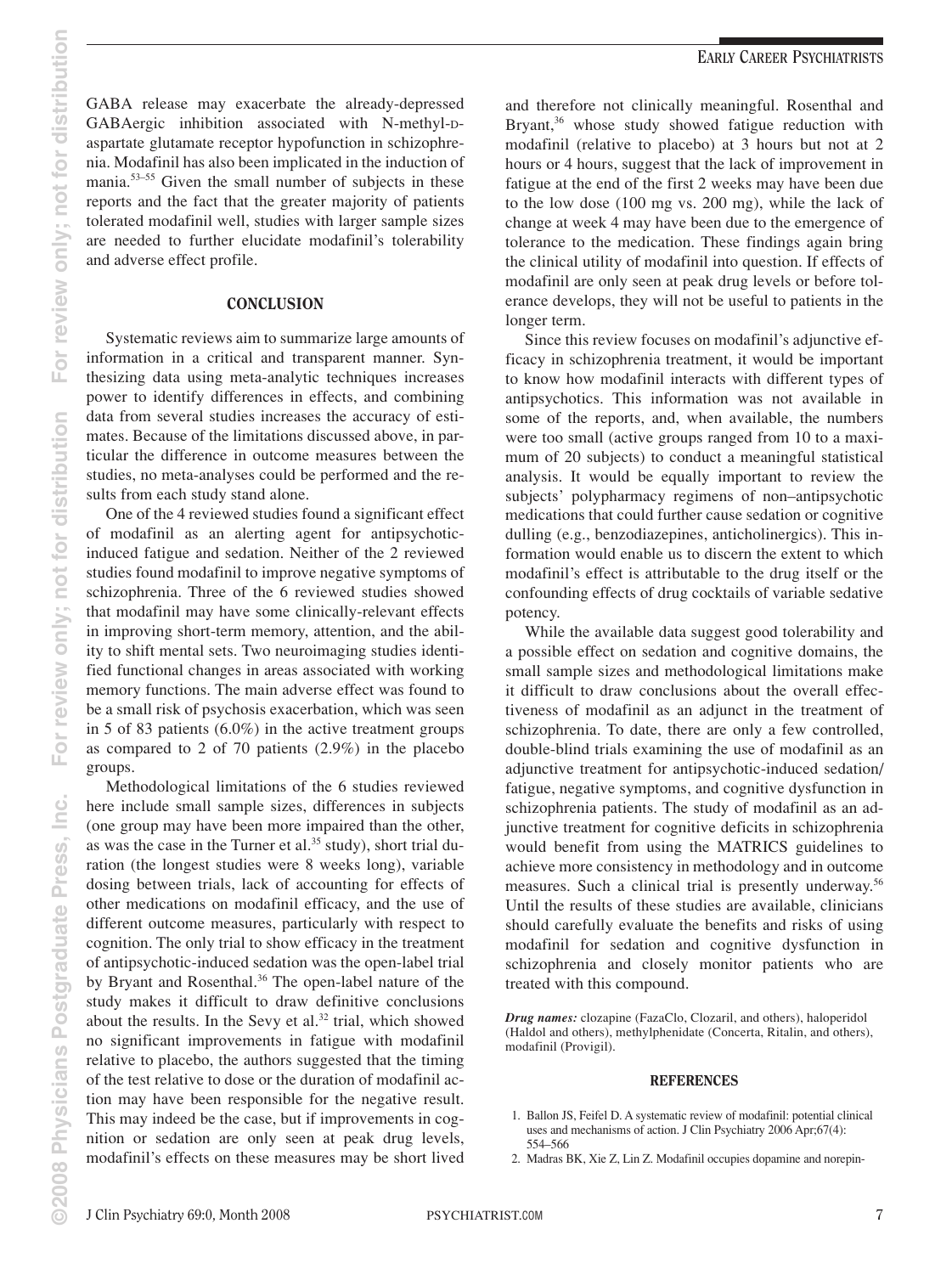# **EARLY CAREER PSYCHIATRISTS**

ephrine transporters in vivo and modulates the transporters and trace amine activity in vitro. J Pharmacol Exp Ther 2006;319:561–569

- 3. Scammell T, Estabrooke I, McCarthy M. Hypothalamic arousal regions are activated during modafinil-induced wakefulness. J Neurosci 2000; 20:8620–8628
- 4. Lin JS, Hou Y, Jouvet M. Potential brain neuronal targets for amphetamine-, methylphenidate-, and modafinil-induced wakefulness, evidenced by c-fos immunocytochemistry in the cat. Proc Natl Acad Sci U S A 1996;93:14128–14133
- 5. Saletu B, Frey R, Krupka M, et al. Differential effects of a new central adrenergic agonist–modafinil–and d-amphetamine on sleep and early morning behaviour in young healthy volunteers. Int J Clin Pharmacol Res 1989;9:183–195
- 6. Perez de la Mora M, Aguilar-Garcia A, Ramon-Frias T. Effects of the vigilance-promoting drug modafinil on the synthesis of GABA and glutamate on slices of rat hypothalamus. Neurosci Lett 1999;259:181–185
- 7. Ferraro L, Tanganelli S, O'Connor WT, et al. The vigilance-promoting drug modafinil increases dopamine release in the rat nucleus accumbens via the involvement of a local GABAergic mechanism. Eur J Pharmacol 1996;306:33–39
- 8. Li Y, Gao XB, Sakurai T, et al. Hypocretin/orexin excites hypocretin neurons via a local glutamate neuron: a potential mechanism for orchestrating the hypothalamic arousal system. Neuron 2002;36:1169–1181
- 9. Ko EM, Estabrooke IV, McCarthy M, et al. Wake-related activity of tuberomammillary neurons in rats. Brain Res 2003;992:220–226
- 10. Makela EH, Miller K, Cutlip WD 2nd. Three case reports of modafinil use in treating sedation induced by antipsychotic medications [letter]. J Clin Psychiatry 2003 Apr;64(4):485–486
- 11. Rammohan KW, Rosenberg JH, Lynn DJ, et al. Efficacy and safety of modafinil (Provigil) for the treatment of fatigue in multiple sclerosis: a two centre phase 2 study. J Neurol Neurosurg Psychiatry 2002;72: 179–183
- 12. Damian MS, Gerlach A, Schmidt F, et al. Modafinil for excessive daytime sleepiness in myotonic dystrophy. Neurology 2001;56:794–796
- 13. Teitelman E. Off-label uses of modafinil. Am J Psychiatry 2001 Aug;158(8):1341
- 14. Menza MA, Kaufman KR, Castellanos A. Modafinil augmentation of antidepressant treatment in depression. J Clin Psychiatry 2000 May;61(5):378–381
- 15. Shearer J. The principles of agonist pharmacotherapy for psychostimulant dependence. Drug Alcohol Rev 2008 May;27(3):301–308
- 16. Dackis C. New treatments for cocaine abuse. Drug Discov Today Ther Strategies 2005;2:79–86
- 17. Robertson P, Hellriegel E. Clinical pharmacokinetic profile of modafinil. Clin Pharmacokinet 2003;42:123–137
- 18. Ballas C, Kim D, Baldassano C, et al. Modafinil: past, present and future. Exp Opin Neurother 2002;2:449–457
- 19. Turner D, Robbins T, Clark L, et al. Cognitive enhancing effects of modafinil in healthy volunteers. Psychopharmacology 2003;165:260–269
- 20. Myrick H, Malcolm R, Taylor B, et al. Modafinil: preclinical, clinical, and post-marketing surveillance—a review of abuse liability issues. Ann Clin Psychiatry 2004;16:101–109
- 21. Stoops W, Lile J, Fillmore M, et al. Reinforcing effects of modafinil: influence of dose and behavioural demands following drug administration. Psychopharmacology 2005;182:186–193
- 22. Lieberman JA, Kane JM, Alvir J. Provocative tests with psychostimulant drugs in schizophrenia. Psychopharmacology 1987;91:415–433
- 23. Lieberman JL, Kane JM, Gadaleta D, et al. Methylphenidate challenge as a predictor of relapse in schizophrenia. Am J Psychiatry 1984;141: 633–638
- 24. Koreen AR, Lieberman JA, Alvir J, et al. The behavioral effect of m-chlorophenylpiperazine (mCPP) and methylphenidate in first-episode schizophrenia and normal controls. Neuropsychopharmacology 1997 Jan;16(1):61–68
- 25. Carpenter MD, Winsberg BG, Camus LA. Methylphenidate augmentation therapy in schizophrenia. J Clin Psychopharmacol 1992 Aug;12(4): 273–275
- 26. Bilder RM, Lieberman JA, Kim Y, et al. Methylphenidate and neuroleptic effects on oral word production in schizophrenia. Neuropsychiatry Neuropsychol Behav Neurol 1992;5:262–271
- 27. Szeszko PR, Bilder RM, Dunlop JA, et al. Longitudinal assessment of methylphenidate effects on oral word production and symptoms in first-episode schizophrenia at acute and stabilized phases. Biol Psychiatry

1999 Mar;45(6):680–686

- 28. Sanfilipo M, Wolkin A, Angrist B, et al. Amphetamine and negative symptoms of schizophrenia. Psychopharmacology 1996;123(2):211–214
- 29. Goldberg TE, Bigelow LB, Weinberger DR, et al. Cognitive and behavioral effects of the coadministration of dextroamphetamine and haloperidol in schizophrenia. Am J of Psychiatry 1991 Jan;148(1):78–84
- 30. Green MF, Nuechterlein KH, Kern RS, et al. Functional co-primary measures for clinical trials in schizophrenia: results from the MATRICS Psychometric and Standardization Study. Am J Psychiatry 2008 Feb;165(2):221–228
- 31. Pierre JM, Peloian JH, Wirshing DA, et al. A randomized, double-blind, placebo-controlled trial of modafinil for negative symptoms in schizophrenia. J Clin Psychiatry 2007 May;68(5):705–710
- 32. Sevy S, Rosenthal MH, Alvir J, et al. Double-blind, placebo-controlled study of modafinil for fatigue and cognition in schizophrenic patients treated with psychotropic medications. J Clin Psychiatry 2005 Jul;66(7):839–843
- 33. Hunter MD, Ganesan V, Wilkinson ID, et al. Impact of modafinil on prefrontal executive function in schizophrenia. Am J Psychiatry 2006 Dec;163(12):2184–2186
- 34. Spence SA, Green RD, Wilkinson ID, et al. Modafinil modulates anterior cingulate function in chronic schizophrenia. Br J Psychiatry 2005;187:55–61
- 35. Turner DC, Clark L, Pomarol-Clotet E, et al. Modafinil improves cognition and attentional set shifting in patients with chronic schizophrenia. Neuropsychopharmacology 2004;29:1363–1373
- 36. Rosenthal MH, Bryant SL. Benefits of adjunct modafinil in an openlabel, pilot study in patients with schizophrenia. Clin Neuropharmacol 2004;27(1):38–43
- 37. Hofer A, Kemmler G, Eder U, et al. Attitudes toward antipsychotics among outpatient clinical attendees with schizophrenia. J Clin Psychiatry 2002 Jan;63(1):49–53
- 38. Miller DD. Atypical antipsychotics: sleep, sedation, and efficacy. Prim Care Companion J Clin Psychiatry 2004;6(suppl 2):3–7
- 39. Kirkpatrick B, Fenton WS, Carpenter WT, et al. The NIMH-MATRICS consensus statement on negative symptoms. Schizophr Bull 2006;32(2): 214–219
- 40. Leucht S, Pitschel-Walz G, Abraham D, et al. Efficacy and extrapyramidal side-effects of the new antipsychotics olanzapine, quetiapine, risperidone, and sertindole compared to conventional antipsychotics and placebo: a meta-analysis of randomized controlled trials. Schizophr Res 1999 Jan;35(1):51–68
- 41. Stone JM, Morrison PD, Pillowsky LS. Glutamate and dopamine dysregulation in schizophrenia: a synthesis and selective review. J Psychopharmacol 2007;21(2):440–452
- 42. Davis KL, Kahn RS, Ko G, et al. Dopamine in schizophrenia: a review and reconceptualization. Am J Psychiatry 1991;148:1474–1486
- 43. DeBattista C, Doghramji K, Menza MA, et al. Adjunct modafinil for the short-term treatment of fatigue and sleepiness in patients with major depressive disorder: a preliminary double-blind, placebo-controlled study. J Clin Psychiatry 2003 Sep;64(9):1057–1064
- 44. Frye MA, Grunze H, Suppes T, et al. A placebo-controlled evaluation of adjunctive modafinil in the treatment of bipolar depression. Am J Psychiatry 2007;164:1242–1249
- 45. Sharma T, Antonova L. Cognitive function in schizophrenia: deficits, functional consequences, and future treatment. Psychiatr Clin North Am 2003 Mar;26(1):25–40
- 46. Green MF. What are the functional consequences of neurocognitive deficits in schizophrenia? Am J Psychiatry 1996;153:321–330
- 47. Matza LS, Buchanan R, Purdon S, et al. Measuring changes in functional status among patients with schizophrenia: the link with cognitive impairment. Schizophr Bull 2006;32(4):666–678
- 48. Keefe RSE, Bilder RM, Davis SM, et al. Neurocognitive effects of antipsychotic medications in patients with chronic schizophrenia in the CATIE trial. Arch Gen Psychiatry 2007;64:633–647
- 49. Harvey PD, Keefe RSE. Studies of cognitive change in patients with schizophrenia following novel antipsychotic treatment. Am J Psychiatry 2001;158:176–184
- 50. Provigil (modafinil). Physicians' Desk Reference. 56th ed. Montvale, NJ: Medical Economics; 2002:1193–1196
- 51. Mariani JJ, Hart CL. Psychosis associated with modafinil and shift work [letter]. Am J Psychiatry 2005 Oct;162(10):1983
- 52. Narendran R, Young CM, Valenti AM, et al. Is psychosis exacerbated